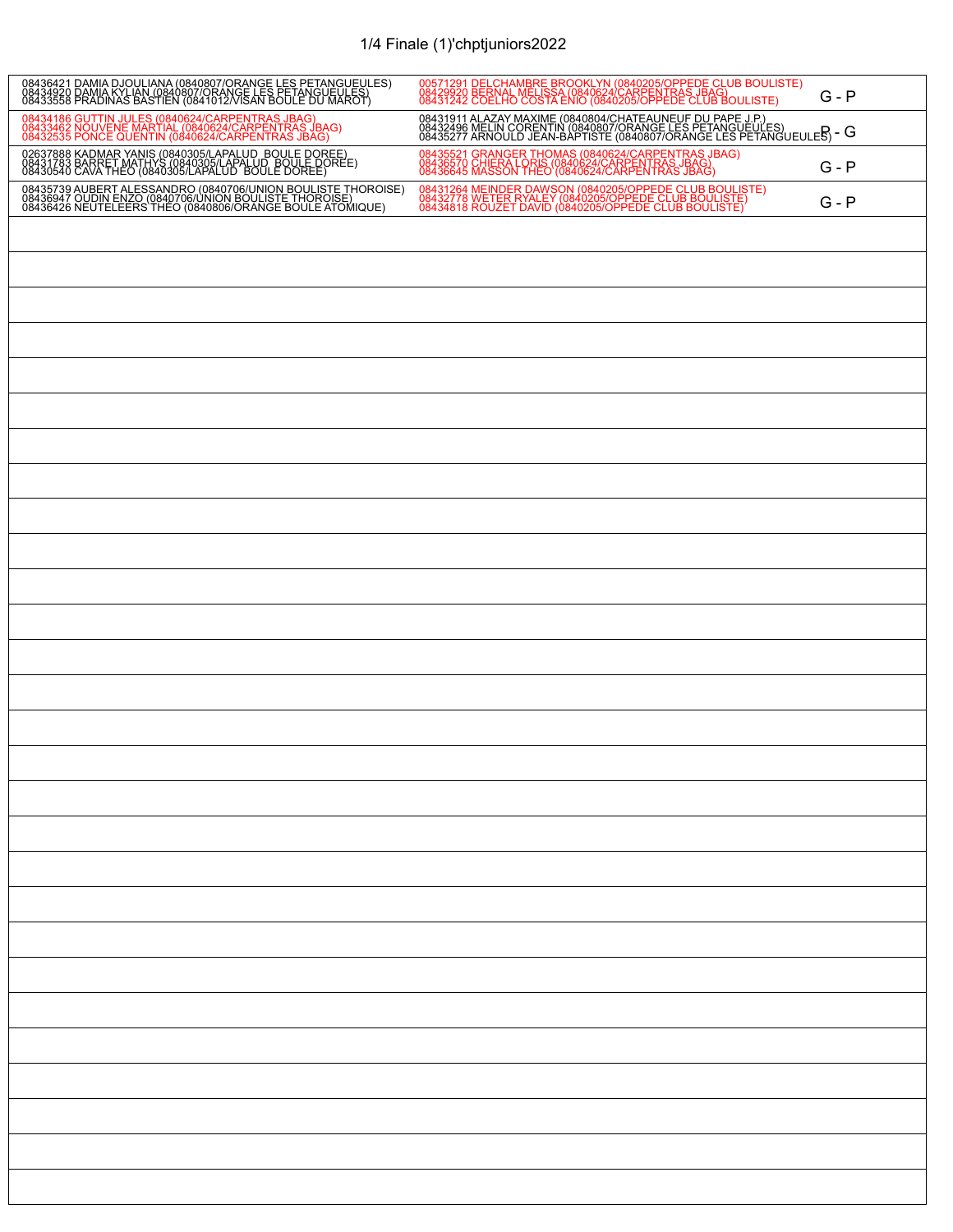## 1/2 Finale (1)'chptjuniors2022

| 08436421 DAMIA DJOULIANA (0840807/ORANGE LES PETANGUEULES)<br>08434920 DAMIA KYLIAN (0840807/ORANGE LES PETANGUEULES)<br>08433558 PRADINAS BASTIEN (0841012/VISAN BOULE DU MAROT) | 08431911 ALAZAY MAXIME (0840804/CHATEAUNEUF DU PAPE J.P.)<br>08432496 MELIN CORENTIN (0840807/ORANGE LES PETANGUEULES)<br>08435277 ARNOULD JEAN-BAPTISTE (0840807/ORANGE LES PETANGUEULE $\overline{\mathsf{B}}$ ) – $\overline{\mathsf{G}}$ |
|-----------------------------------------------------------------------------------------------------------------------------------------------------------------------------------|----------------------------------------------------------------------------------------------------------------------------------------------------------------------------------------------------------------------------------------------|
| 08435739 AUBERT ALESSANDRO (0840706/UNION BOULISTE THOROISE)<br>08436947 OUDIN ENZO (0840706/UNION BOULISTE THOROISE)<br>08436426 NEUTELEERS THEO (0840806/ORANGE BOULE ATOMIQUE) | 02637888 KADMAR YANIS (0840305/LAPALUD BOULE DOREE)<br>08431783 BARRET MATHYS (0840305/LAPALUD BOULE DOREE)<br>08430540 CAVA THEO (0840305/LAPALUD BOULE DOREE)<br>$P - G$                                                                   |
|                                                                                                                                                                                   |                                                                                                                                                                                                                                              |
|                                                                                                                                                                                   |                                                                                                                                                                                                                                              |
|                                                                                                                                                                                   |                                                                                                                                                                                                                                              |
|                                                                                                                                                                                   |                                                                                                                                                                                                                                              |
|                                                                                                                                                                                   |                                                                                                                                                                                                                                              |
|                                                                                                                                                                                   |                                                                                                                                                                                                                                              |
|                                                                                                                                                                                   |                                                                                                                                                                                                                                              |
|                                                                                                                                                                                   |                                                                                                                                                                                                                                              |
|                                                                                                                                                                                   |                                                                                                                                                                                                                                              |
|                                                                                                                                                                                   |                                                                                                                                                                                                                                              |
|                                                                                                                                                                                   |                                                                                                                                                                                                                                              |
|                                                                                                                                                                                   |                                                                                                                                                                                                                                              |
|                                                                                                                                                                                   |                                                                                                                                                                                                                                              |
|                                                                                                                                                                                   |                                                                                                                                                                                                                                              |
|                                                                                                                                                                                   |                                                                                                                                                                                                                                              |
|                                                                                                                                                                                   |                                                                                                                                                                                                                                              |
|                                                                                                                                                                                   |                                                                                                                                                                                                                                              |
|                                                                                                                                                                                   |                                                                                                                                                                                                                                              |
|                                                                                                                                                                                   |                                                                                                                                                                                                                                              |
|                                                                                                                                                                                   |                                                                                                                                                                                                                                              |
|                                                                                                                                                                                   |                                                                                                                                                                                                                                              |
|                                                                                                                                                                                   |                                                                                                                                                                                                                                              |
|                                                                                                                                                                                   |                                                                                                                                                                                                                                              |
|                                                                                                                                                                                   |                                                                                                                                                                                                                                              |
|                                                                                                                                                                                   |                                                                                                                                                                                                                                              |
|                                                                                                                                                                                   |                                                                                                                                                                                                                                              |
|                                                                                                                                                                                   |                                                                                                                                                                                                                                              |
|                                                                                                                                                                                   |                                                                                                                                                                                                                                              |